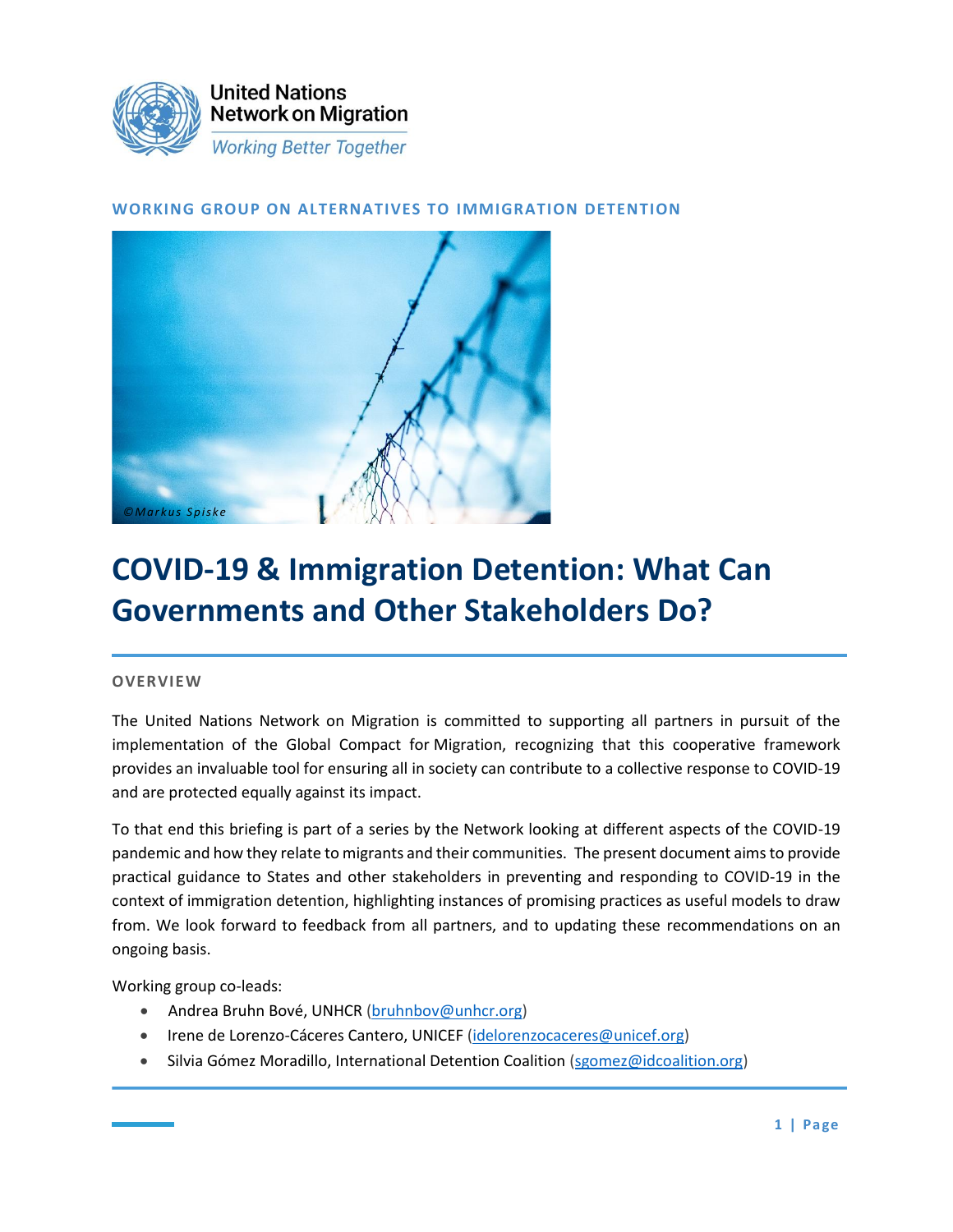

The COVID-19 pandemic is disproportionately affecting people in vulnerable situations and marginalized communities. Migrants are no exception, particularly those in immigration detention.<sup>1</sup> In the oftenovercrowded facilities where they are detained, misinformation is common, physical distancing impossible, hygiene and sanitation inadequate, and human resources stretched.

Once the novel coronavirus spreads in a place of detention, both migrants and staff are at high risk of infection and have limited access to personal protective equipment. Migrants often struggle to get adequate information and health services. The elderly, children, women, persons with disabilities and others face additional challenges. It is thus not surprising that tension has recently spiraled in immigration detention centers due to rising anxiety among detainees about COVID-19.

While a growing number of States are prioritizing the rights of migrants and opting for decongesting detention facilities, others are unfortunately detaining more migrants for longer periods of time or releasing them only to deport them unlawfully. Reasons for this include border closures; suspension of immigration proceedings and returns; public health concerns being used to justify discriminatory blanket detention of migrants without due process; limited capacity to manage alternatives to immigration detention; and the impossibility to conduct cross-border case management during the pandemic.

The impacts of the increased use of immigration detention in the context of COVID-19 are severe – indefinite detention in overcrowded facilities for some, prolonged situations of vulnerability for others, heightened risk of infection for all: detainees, staff, their families and their communities.

Over the past few weeks, a wealth of legal and policy positions and operational guidance has been produced unpacking the parameters established by international law to which States must adhere in their responses to the COVID-19 crisis, including to protect all those deprived of liberty.<sup>2</sup>

The present document aims to build on and complement these positions and guidance, supporting States and other stakeholders in preventing and responding to COVID-19 by prioritizing alternatives to immigration detention.

<sup>&</sup>lt;sup>1</sup> Immigration detention is defined here as any setting in which a person is deprived of liberty for reasons related to migration, regardless of its physical location, the name or justification used, or its classification in domestic law. **Alternatives to immigration detention** is not a legally defined term and has therefore been interpreted in distinct ways. Regardless of these different approaches, there is broad consensus that alternatives to immigration detention are a wide range of non-custodial measures and practices that, based on human rights, avoid the use of detention for reasons related to migration.

<sup>&</sup>lt;sup>2</sup> Joint [global statement](https://www.unhcr.org/news/press/2020/3/5e836f164/rights-health-refugees-migrants-stateless-must-protected-covid-19-response.html) issued by OHCHR, UNHCR, IOM and WHO on the effects of the COVID-19 crisis on refugees, migrants and stateless persons, calling for the release of refugees and migrants in detention; Joint [press release by the Special Rapporteur on](https://www.ohchr.org/EN/NewsEvents/Pages/DisplayNews.aspx?NewsID=25774&LangID=E)  the Human Rights of [Migrants and the Special Rapporteur on](https://www.ohchr.org/EN/NewsEvents/Pages/DisplayNews.aspx?NewsID=25774&LangID=E) Trafficking in Persons[; Advice of the Subcommittee on Prevention](https://www.ohchr.org/Documents/HRBodies/OPCAT/AdviceStatePartiesCoronavirusPandemic2020.pdf)  [of Torture](https://www.ohchr.org/Documents/HRBodies/OPCAT/AdviceStatePartiesCoronavirusPandemic2020.pdf) to States Parties and National Preventive Mechanisms relating to the Coronavirus Pandemic; Inter-Agency Standing Committee [Interim Guidance on COVID-19: Focus on persons deprived of their liberty;](https://interagencystandingcommittee.org/system/files/2020-03/IASC%20Interim%20Guidance%20on%20COVID-19%20-%20Focus%20on%20Persons%20Deprived%20of%20Their%20Liberty.pdf) [Council of Europe Commissioner for](https://www.coe.int/en/web/commissioner/-/commissioner-calls-for-release-of-immigration-detainees-while-covid-19-crisis-continues)  [Human Rights Statement](https://www.coe.int/en/web/commissioner/-/commissioner-calls-for-release-of-immigration-detainees-while-covid-19-crisis-continues) calling for the release of immigration detainees; UNICEF and the Alliance for Child Protection in Humanitarian Action [Inter-Agency Technical Note on COVID-19 and Children deprived of their Liberty;](https://alliancecpha.org/en/child-protection-online-library/technical-note-covid-19-and-children-deprived-their-liberty) [OHCHR Guidance on the](https://www.ohchr.org/Documents/Issues/Migration/OHCHRGuidanceCOVID-19_Migrants.pdf)  [Human Rights Dimensions of COVID-19: Migrants;](https://www.ohchr.org/Documents/Issues/Migration/OHCHRGuidanceCOVID-19_Migrants.pdf) WHO interim guidance on [Preparedness, prevention and control of COVID-19](http://www.euro.who.int/__data/assets/pdf_file/0019/434026/Preparedness-prevention-and-control-of-COVID-19-in-prisons.pdf?ua=1)  [in prisons and other places of detention;](http://www.euro.who.int/__data/assets/pdf_file/0019/434026/Preparedness-prevention-and-control-of-COVID-19-in-prisons.pdf?ua=1) IOM[, COVID-19 Analytical Snapshot #9: Immigration detention,](https://www.iom.int/sites/default/files/our_work/ICP/MPR/covid-19_analytical_snapshot_9_-_immigration_detention.pdf) April 2020.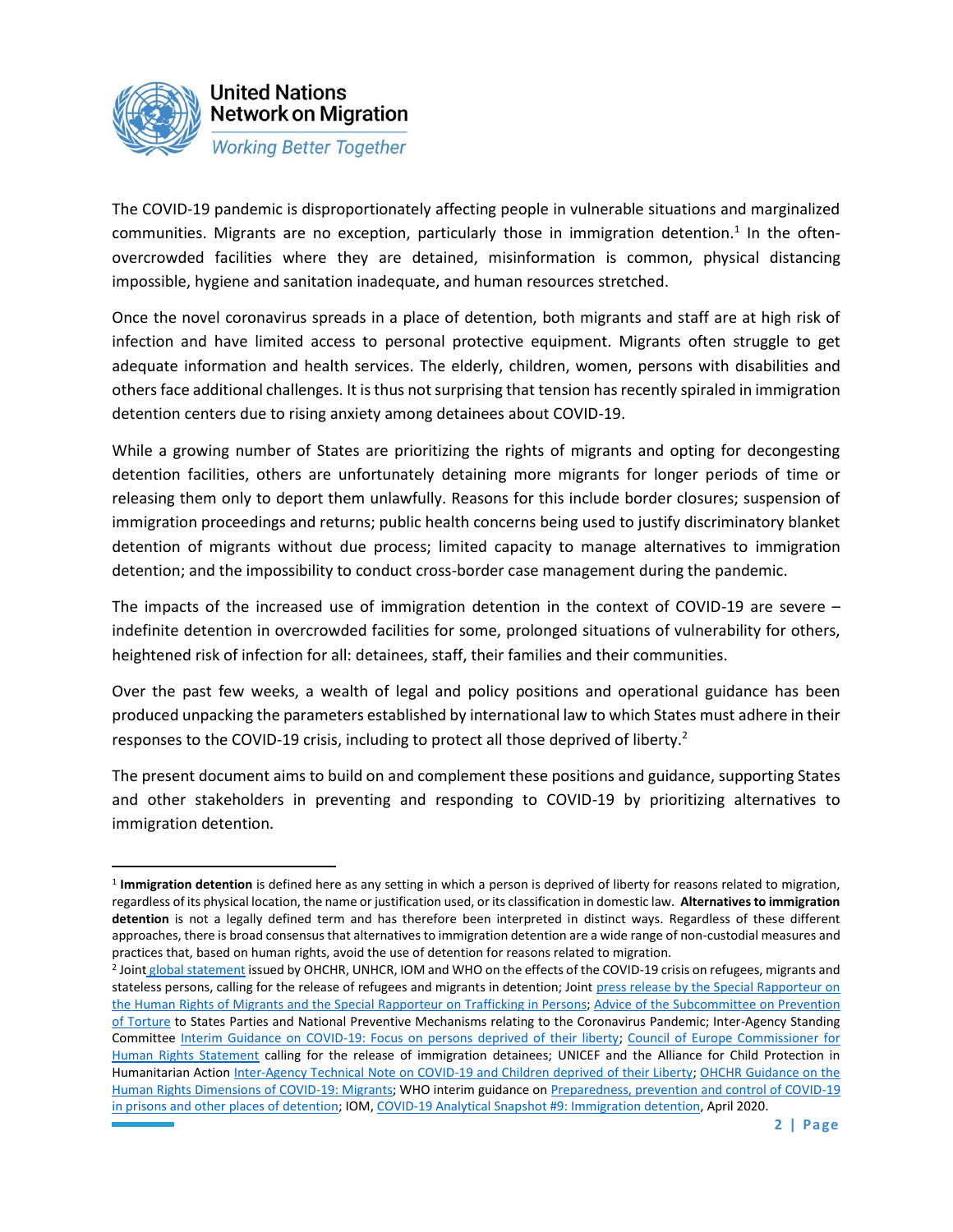

In particular, it seeks to help States and other stakeholders to operationalize Objective 13 of the Global Compact for Migration, where governments reaffirmed the commitment "to prioritize non-custodial alternatives to detention that are in line with international law, and to take a human rights-based approach to any detention of migrants, using detention as a measure of last resort only." This involves, among other things, "reduc[ing] the negative and potentially lasting effects of detention on migrants by guaranteeing due process and proportionality, that it is for the shortest period of time, [and] that it safeguards physical and mental integrity"; "provid[ing] access to justice for all migrants who are or may be subject to detention, as well as access to information and the right to regular review of a detention order"; and "protect[ing] and respect[ing] the rights and best interests of the child at all times, regardless of migration status, by ensuring availability and accessibility of a viable range of alternatives to detention in non-custodial contexts, favoring community-based care arrangements that ensure access to education and health care and respect the right to family life and family unity, and by working to end the practice of child detention in the context of international migration."<sup>3</sup>

Taking this commitment into account and in view of the current COVID-19 pandemic, the United Nations Network on Migration calls on States, working in partnership with relevant stakeholders, to:

- **1. Stop new detentions of migrants for migration - or health-related reasons and introduce a moratorium on the use of immigration detention.**
- **2. Scale up and urgently implement non-custodial, community-based alternatives to immigration detention in accordance with international law.**
- **3. Release all migrants detained into non-custodial, community-based alternatives, following proper safeguards.**
- **4. Improve conditions in places of immigration detention while alternatives are being scaled up and implemented.**

Below are practical recommendations, a call to action, promising practices and resources aimed at supporting States and all relevant stakeholders to meet the four asks outlined above.

<sup>&</sup>lt;sup>3</sup> [Global Compact for Safe, Orderly and Regular Migration,](https://undocs.org/en/A/CONF.231/3) Objective 13.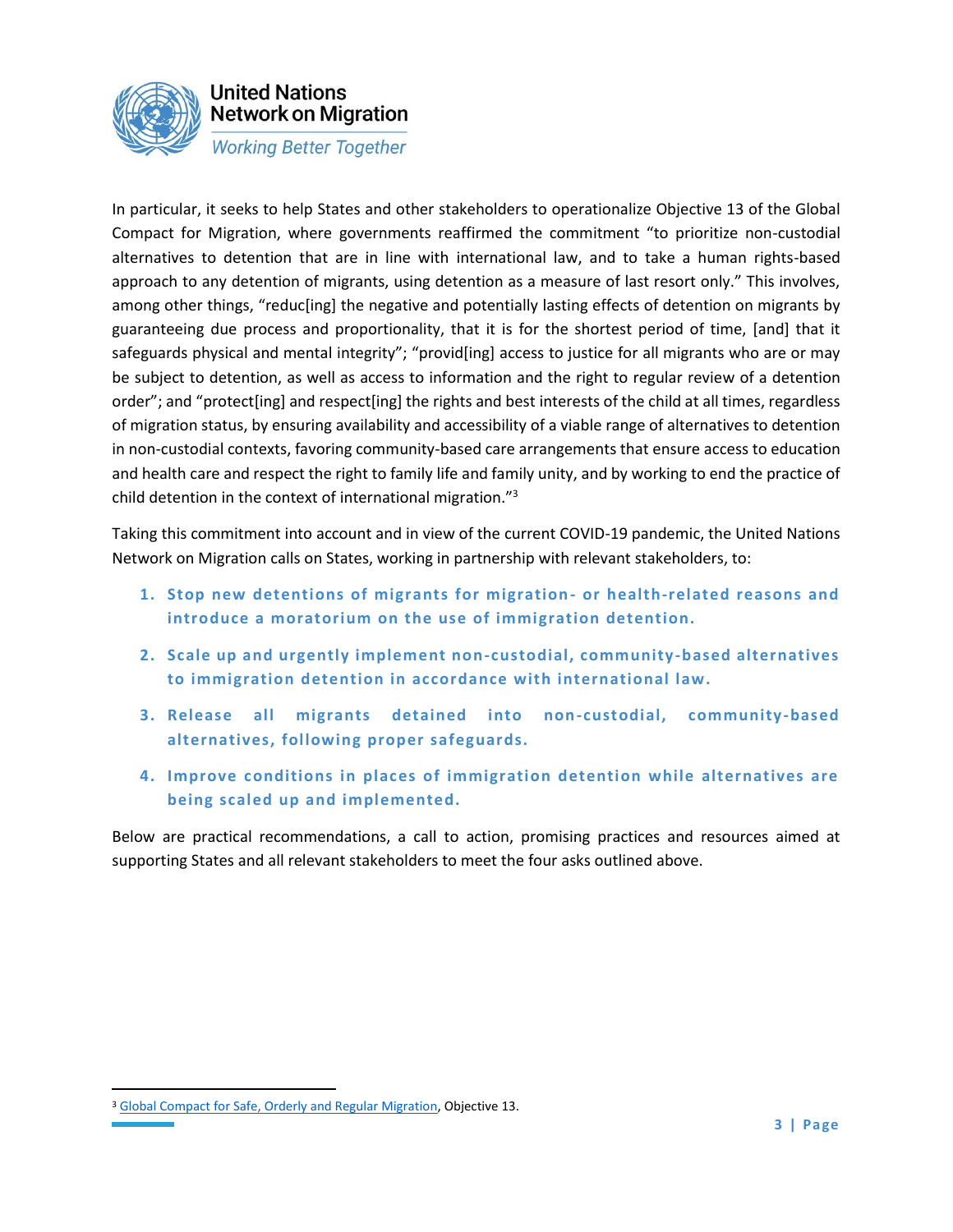

## **1. PRACTICAL RECOMMENDATIONS**

### **1.1.Prevention**

- Suspend the issuing of detention orders for new arrivals and for undocumented migrants in the community on the basis of migration status, including pre-removal detention orders, and stop immigration raids.
- Establish public health protocols to prevent and mitigate COVID-19 risks for new arrivals, such as health screenings, testing, and quarantine and self-isolation in non-custodial community-based settings that preserve family unity and are proportionate to those used for nationals of the State in similar circumstances; ensure access to legal assistance; and provide relevant information in a language migrants understand, in an accessible format, and in a culturally appropriate manner.
- Ensure access to health services for all migrants, including for prevention, early detection and early treatment of COVID-19, as well as mental health, psychosocial support and gender-based violence services.
- Apply specific safeguards for migrants in vulnerable situations such as the elderly, children, women and persons with disabilities, paying particular attention to unaccompanied and separated children and to child or female heads of household.
- Provide ad-hoc training, personal protective equipment and psychosocial support to all frontline workers so they can continue to receive and screen new arrivals and identify appropriate care arrangements for them.

### **1.2.Release**

While calling for the release of all migrants in immigration detention, we must note that release should never result in situations of homelessness or destitution and should never lead to immediate deportation without due process. Instead, States should release migrants into alternatives to immigration detention, where they can access essential services regardless of status, including healthcare, adequate housing, food, water and sanitation.

- Immediately release all migrants in detention to protect their rights and health and that of staff in immigration detention facilities.
- Prioritize the immediate release of all children whether unaccompanied, separated or in families from immigration detention, as children should never be detained for reasons related to their or their parents' migration status and immigration detention is never in a child's best interests.
- Prioritize the immediate release of persons in pre-removal detention where deportations have been halted or are de facto unfeasible, as detention in these cases becomes arbitrary.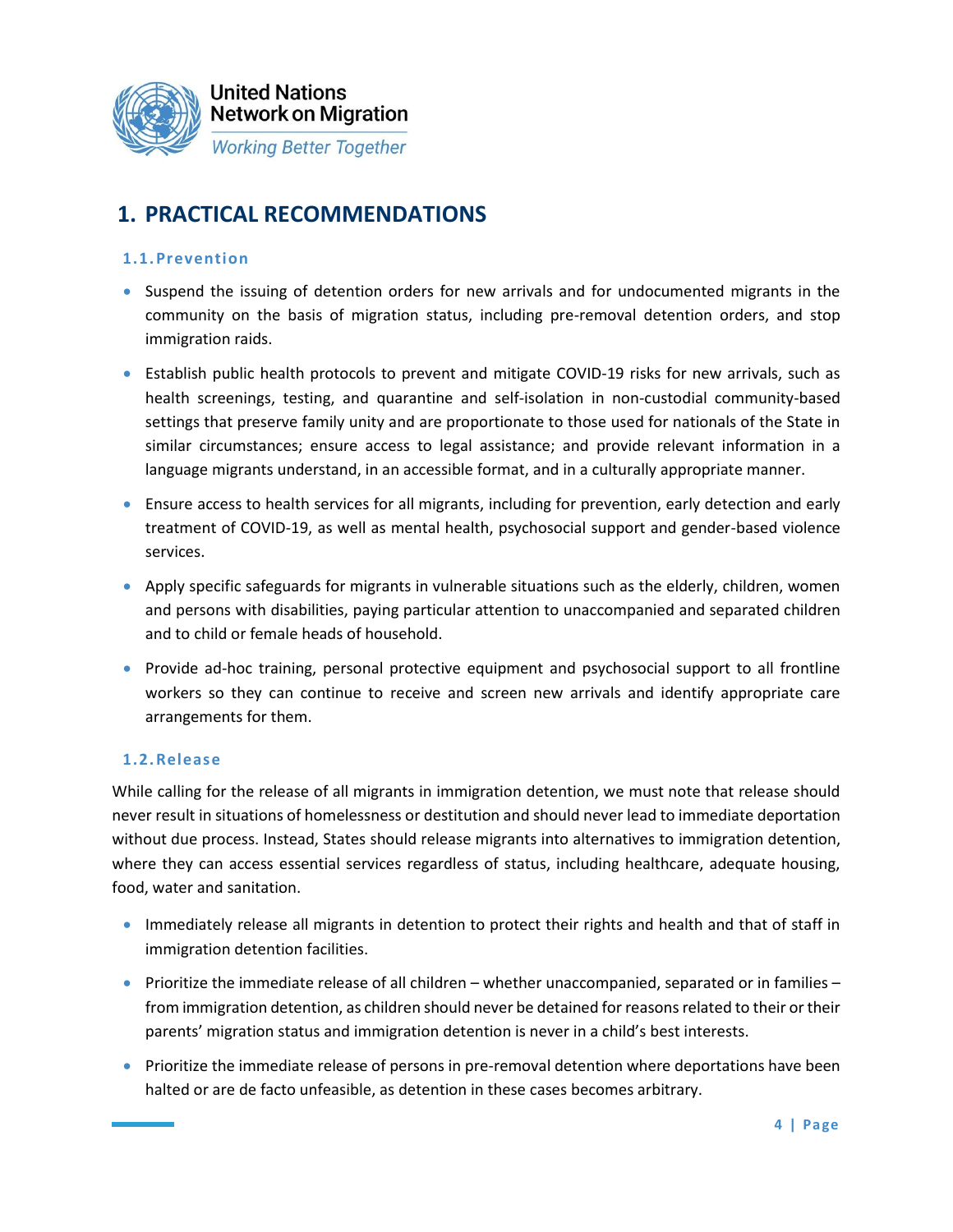

- Ensure that the release of all migrants in detention follows strict safeguards to prevent and respond to COVID-19, including access to health screenings, testing and health services when necessary, mandatory self-isolation, and relevant information in a language they understand, in an accessible format, and in a culturally appropriate manner.
- Review any conditions imposed on released migrants as part of implementing alternatives to immigration detention so these are adequate to the realities of COVID-19, avoiding in particular any measures that would require in-person check-ins or put migrants' health and safety at risk.
- Apply minimal restrictions to liberty only if and when necessary, ensuring these are proportionate and based on an individual assessment. Registration of residence or reporting by phone or video may be suitable options in the context of COVID-19.
- Guarantee access to transportation for released migrants that complies with public health safeguards and ensures their ability to safely reach the location where they have been placed.

### **1.3.Placement and Case Management**

- Ensure availability of adequate placement options in the community. All options should ensure an adequate standard of living and comply with COVID-19 requirements such as physical distancing, possibility for quarantine and self-isolation, and limited or no need to use public transportation.
- In cases where migrants do not have their own place of residence, the following alternative accommodation and placement options can be used, provided they comply with COVID-19 requirements as above:
	- $\checkmark$  accommodation in the community through relatives, friends or diaspora networks;
	- $\checkmark$  rented flats or clusters of flats with subsidies;
	- $\checkmark$  shelters operated by civil society organizations;
	- $\checkmark$  open centers;
	- $\checkmark$  national shelters;
	- ✓ various types of government-owned facilities;
	- $\checkmark$  hotels or other vacant vacation facilities; and
	- $\checkmark$  family- and community-based alternative care for unaccompanied and separated children, as well as children who have lost their parents or primary caregivers to COVID-19 (including kinship care, foster care, independent living arrangements and other family-type facilities; or, as a last resort and only temporarily, quality residential care).
- Use screening, referral and assessment mechanisms adapted to COVID-19 realities to inform placement and case management decisions, paying particular attention to migrants in situations of vulnerability and to specific needs based on age, gender and disability.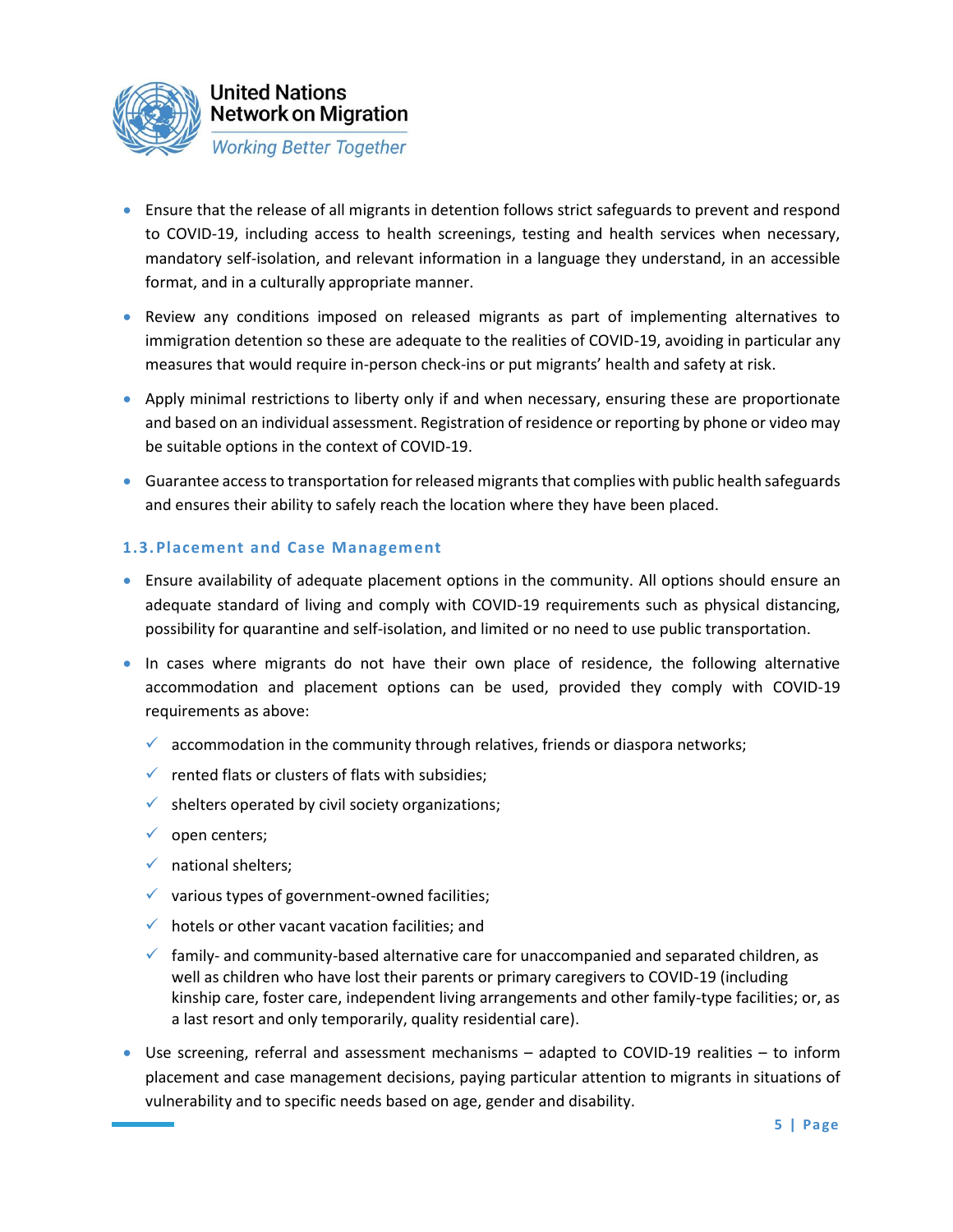

- Draw a contingency plan to ensure adequate staffing, timely processing, and quality in implementing the different elements of alternatives to immigration detention throughout the pandemic. This can involve using remote case management modalities that are less human resource intensive, such as tele-reporting and case follow up by audio or video, as well as partnering with civil society to supplement government social work capacity.
- Provide qualified and comprehensive case management with the support of social workers, lawyers, civil society partners, or community volunteers, paying special attention to potential COVID-19 symptoms.
- Do not suspend or fast track immigration proceedings without due process. Adapt these instead, along with relevant legal counseling and case management, to the realities of COVID-19, including by limiting in-person exchanges; by resorting to remote communication modalities by audio or video where appropriate and in a way that does not jeopardize migrants' access to justice; and by providing adequate personal protective equipment to case managers, social workers and lawyers when performing their duties.

### **1.4.Regularization and Access to Services**

- Mitigate irregularity and related fear of detention by, inter alia, continuing immigration proceedings, putting in place regularization schemes, and issuing or extending temporary visas or residency status.
- Build trust among migrants and assure them that any lifting of restrictions or shifts in policy due to the gradual ending of the COVID-19 crisis will not be considered as grounds for re-detention and subsequent deportation.
- Establish firewalls between service providers and immigration authorities to prevent situations where undocumented migrants avoid seeking medical attention or other essential services out of fear of being detained and deported.
- Promote information and communication campaigns and other initiatives to foster inclusion, to address mistrust and xenophobia against migrants, and to explain how firewalls work, reassuring migrants that they can access services without anybody asking about their migration status and without fear of being detained and deported.
- Ensure that all migrants in the community, including those released, are included in national and local COVID-19 responses that guarantee access to healthcare, housing, food, water and sanitation, education, social security and other services regardless of status.
- Suspend the automatic discharge of unaccompanied and separated children turning 18 from public care to avoid risk of homelessness and immigration detention.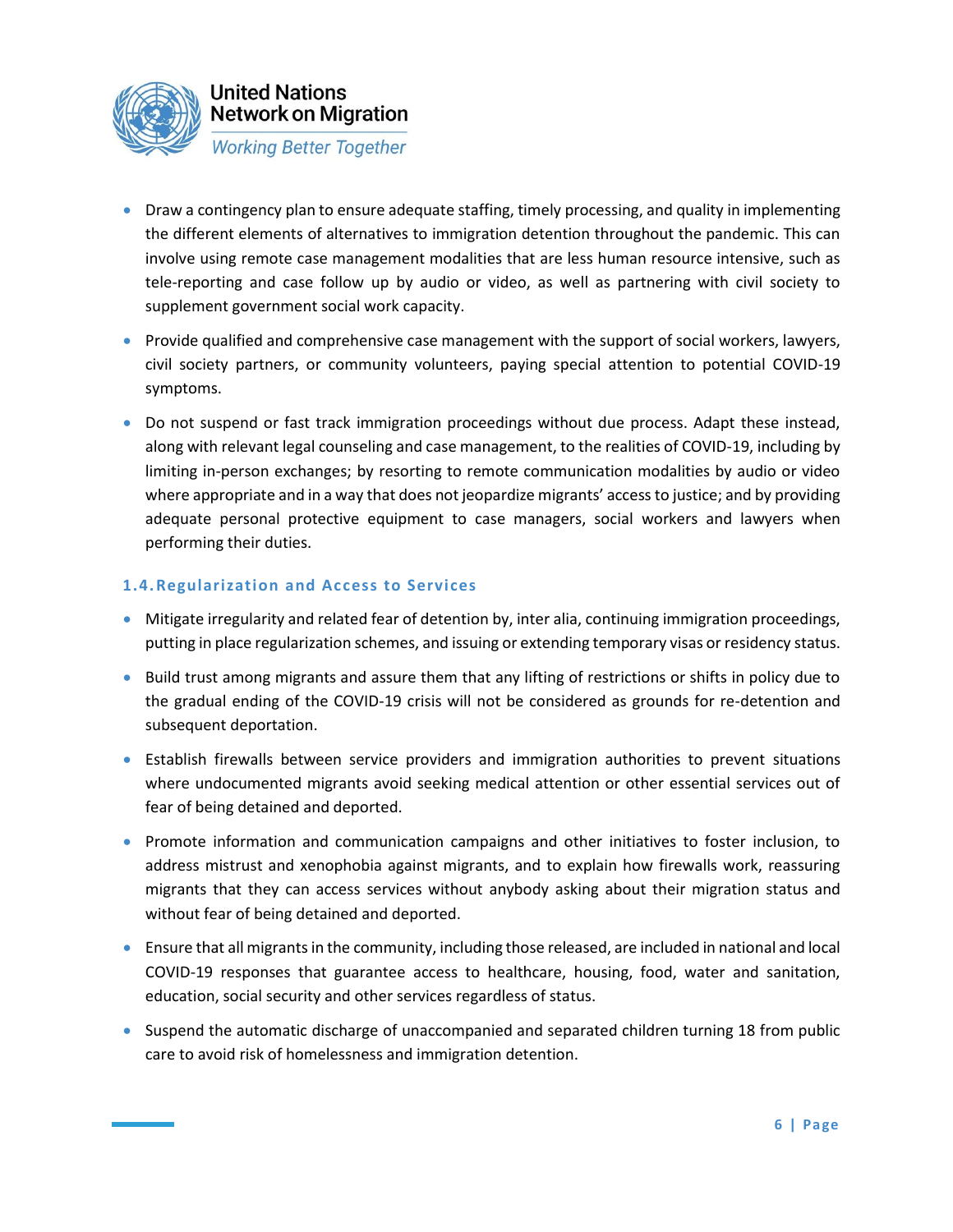

### **1.5.Conditions in Immigration Detention**

While release takes place and alternatives to immigration detention are being scaled up and implemented, all stakeholders are encouraged to collaborate in improving conditions in places of immigration detention, in particular to ensure that detainees are able to protect themselves from COVID-19, have access to health services – including prevention, early detection and early treatment – and that their rights and access to other essential services are not unlawfully restricted by measures taken in response to COVID-19. Stakeholders are encouraged to consult the detailed guidance and recommendations already issued by, among others, [WHO,](http://www.euro.who.int/__data/assets/pdf_file/0019/434026/Preparedness-prevention-and-control-of-COVID-19-in-prisons.pdf?ua=1) the [Inter-Agency Standing Committee](https://interagencystandingcommittee.org/system/files/2020-03/IASC%20Interim%20Guidance%20on%20COVID-19%20-%20Focus%20on%20Persons%20Deprived%20of%20Their%20Liberty.pdf) and [UNICEF and the Alliance for Child Protection in Humanitarian Action,](https://alliancecpha.org/en/child-protection-online-library/technical-note-covid-19-and-children-deprived-their-liberty) in particular in relation to:

- Ensuring that migrants in detention have access to the same standard of healthcare as is available in the community, including facilities, goods and services.
- Improving water, sanitation and hygiene in places of detention.
- Guaranteeing that migrants in detention have regular access to information on COVID-19 developments and on preventive health measures to protect themselves. Information should be provided in a language they understand, in an accessible format, in a culturally appropriate manner, and include practical advice that is adapted to the specific circumstances of their place of detention.
- Making available adequate spaces for quarantine and self-isolation, ensuring that any decision to resort to containment measures in the context of COVID-19 is fully guided by public health purposes and regulations, is non-discriminatory, and safeguards migrants' dignity and confidentiality.
- Preserving family unity to the extent possible, ensuring that the best interests of the child is the primary consideration in any decision to temporarily separate families for health-related reasons and considering alternative ways to keep the family in close contact, including through phone or video. If a competent authority determines that separating an infant or young child from a parent or primary caregiver is necessary and in her best interests, the child should always be placed in the care of a family member or close friend of the family known to the child.
- Adapting safeguarding policies to protect children from violence, abuse and exploitation.
- Guaranteeing that national human rights institutions and other independent monitoring actors can access places of immigration detention during the pandemic.
- Ensuring that migrants in detention continue to have access to family visits, legal counsel, social workers and other support services, including by using remote communication modalities by audio or video that are adapted to the realities of COVID-19.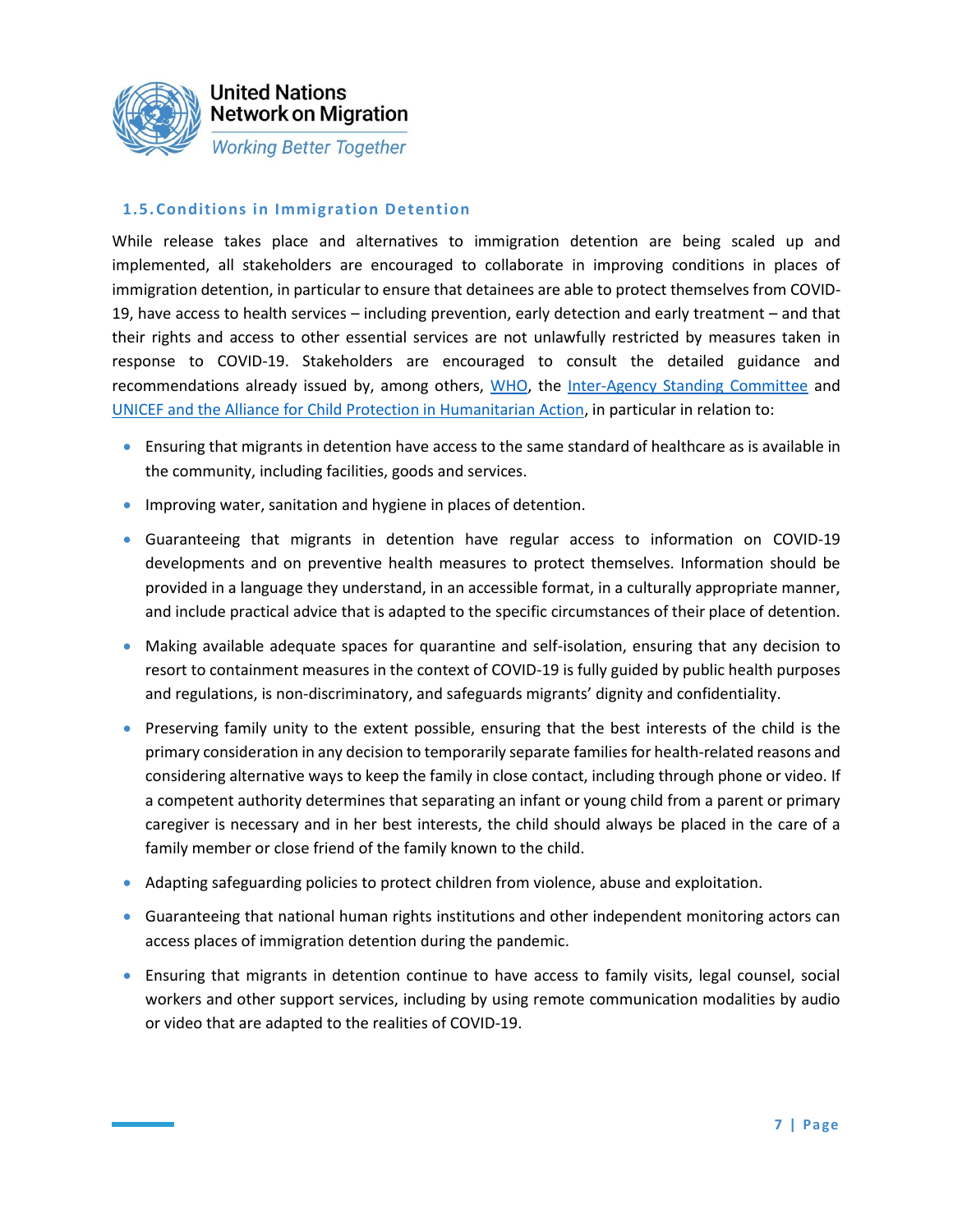

# **2. A CALL TO ACTION: MOVING AWAY FROM IMMIGRATION DETENTION ONCE AND FOR ALL**

The COVID-19 pandemic has created momentum for alternatives to immigration detention as a viable solution to mitigate public health concerns while ensuring access to human rights and essential services for migrants. Importantly, release from immigration detention must be accompanied by alternatives that are rights-based and guarantee adequate living conditions so migrants are not subject to unlawful deportation or left destitute or homeless.

This momentum presents a unique opportunity to look beyond the current crisis and showcase concretely how migration can be governed without resorting to detention, as envisioned by the framework for action provided by the Global Compact for Migration, including in its Objective 13.

States, United Nations entities, civil society organizations and other actors are encouraged to redouble their collaborative efforts to phase out the use of immigration detention – building on steps forward taken during the pandemic, documenting the positive impact of alternatives, reflecting on lessons learned, and ending as a matter of priority the detention of children, families and other migrants in vulnerable situations.

This will entail targeted advocacy and peer learning, as well as proactively engaging the media and general public to highlight the negative effects of immigration detention and how alternatives provide better outcomes for migrants, communities and the countries hosting them. It will also mean seizing this opportunity to pass laws, policies and regulations decriminalizing irregular migration and expanding access to safe, orderly and regular migration pathways.

### **3. PROMISING PRACTICES**

The below list will be regularly updated and soon include a more regionally balanced selection of promising practices led by national and local governments, civil society and other stakeholders. This preliminary snapshot attempts to highlight positive elements of specific responses but does not assess each practice comprehensively. As such, the inclusion of an example on the list does not signify that all elements of the response or practice of the country or stakeholder in question are considered positive, or that its practical implementation is flawless.

### **3.1.Prevention**

- [Spain](https://www.lavanguardia.com/politica/20200319/474263064358/interior-abre-puerta-liberar-internos-cie.html) is housing some new arrivals and migrants released from pre-removal detention with family members and communities. Access to local health and social services is guaranteed.
- Temporary accommodation centers in [Turkey](https://data2.unhcr.org/en/documents/download/75453) are regularly disinfected and staff have been required to wear masks and gloves since the early stages of the pandemic. Hygiene kits and personal protective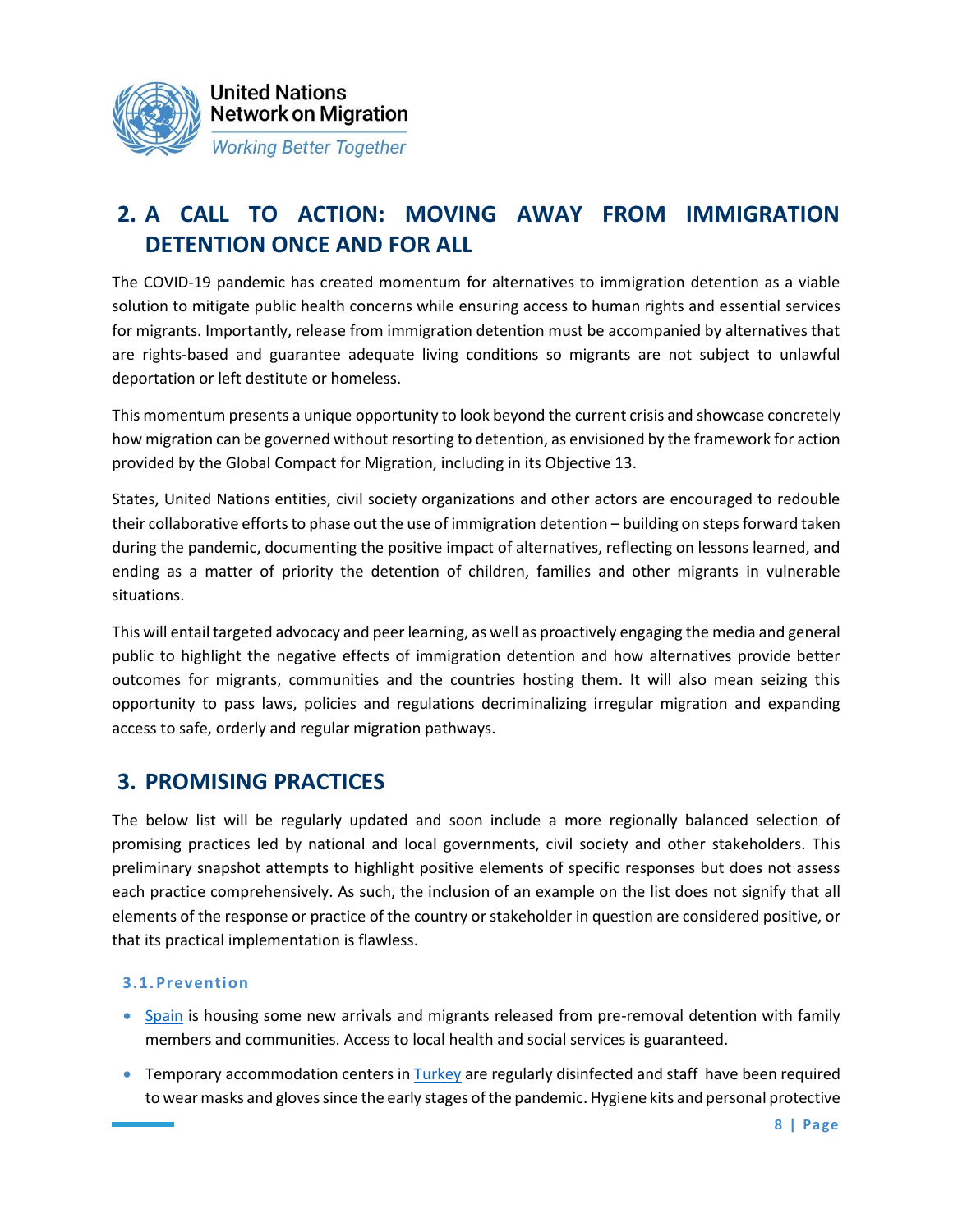

equipment have been distributed to residents of these centers and common areas have been rearranged to facilitate physical distancing. Pre-admission health screenings and regular follow-up by physicians from the Provincial Health Directorates are conducted.

• The [UK](https://righttoremain.org.uk/changes-to-the-asylum-process-due-to-covid-19/#detention) has refrained from detaining nationals from 49 countries to which deportation is currently not possible.

### **3.2.Release**

- In [Mexico,](https://mexicotoday.com/2020/04/17/judge-orders-release-of-migrants-most-at-risk-for-coronavirus/) a federal judge ordered the Mexican government to release from detention migrants most at risk of contracting COVID-19, including those who are older than 60 years of age, pregnant women and those who suffer from chronic diseases, as well as to immediately transfer all unaccompanied and separated girls and boys in detention to community-based shelters for children.
- In [Norway,](https://www.politiet.no/aktuelt-tall-og-fakta/aktuelt/nyheter/2020/03/18/loslatelser-fra-utlendingsinternatet/) a number of people have been released from pre-removal detention in the National Police Immigration Detention Center, in light of the current challenges in carrying out deportations. Those released are required to remain in a stated location, either a private address or asylum reception center.
- [Spain](https://www.eldiario.es/cv/CIE-Valencia-queda-vacio_0_1014549270.html) is committed to release all individuals in migration detention and has emptied most immigration detention facilities.
- In the UK, over [350 migrants were released following a legal challenge and all further cases are to be](https://detentionaction.org.uk/2020/03/26/press-release-over-350-released-from-immigration-detention-and-all-cases-to-be-urgently-reviewed/)  [reviewed.](https://detentionaction.org.uk/2020/03/26/press-release-over-350-released-from-immigration-detention-and-all-cases-to-be-urgently-reviewed/)
- In [Zambia,](https://mobile.nation.co.ke/news/africa/Covid-19--Zambia-to-release-detained-foreigners/3126394-5521880-rpjlk9z/index.html) Home Affairs announced the release of all migrants in immigration detention.

### **3.3.Regularization and Access to Services**

- [France](https://www.iom.int/news/iom-recognizes-efforts-europe-middle-east-protect-all-migrants-access-public-health) extended all residence permits by three months starting on 16 March 2020, thereby guaranteeing access to work, social rights and social security for those who might otherwise be vulnerable due to expirations of their permits during the pandemic.
- [France](https://www.legifrance.gouv.fr/affichTexte.do?cidTexte=JORFTEXT000041746313&dateTexte=&categorieLien=id) extended protection for all children in the government's care until the end of the COVID-19 emergency, including unaccompanied and separated children and young adults under 21 who were previously cared for by the French child welfare services.
- In [Greece,](https://www.iom.int/news/iom-recognizes-efforts-europe-middle-east-protect-all-migrants-access-public-health) although asylum services were temporarily suspended starting 13 March 2020 —including registration of asylum requests, asylum interviews and appeals in asylum cases — the asylum service stated that applicants' cards and residence permits due to expire during the suspension would remain valid.
- [Ireland](http://www.inis.gov.ie/en/INIS/frequently-asked-questions-immigration-permission-covid-19-temporary-measures.pdf/Files/frequently-asked-questions-immigration-permission-covid-19-temporary-measures.pdf) announced that all immigration permits due to expire between 20 March and 20 May 2020 will be automatically renewed under the same conditions for a period of two months.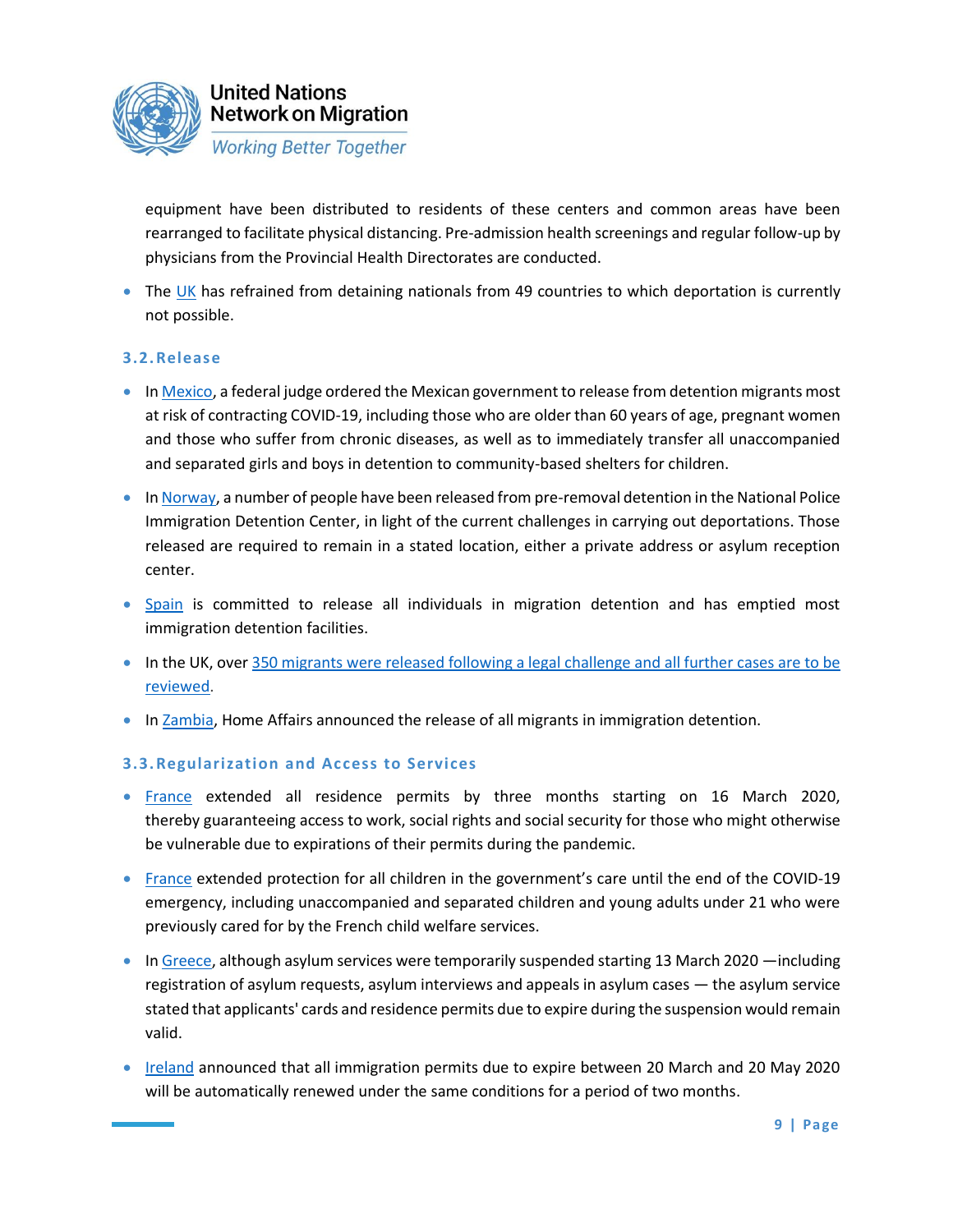

- [Ireland](https://www.gov.ie/en/service/be74d3-covid-19-pandemic-unemployment-payment/) has introduced a COVID-19 Pandemic Unemployment Payment which is accessible to all workers irrespective of legal status. The government has confirmed that "there are no plans in place to share any data we receive as part of an immigrant's application for a COVID-19 Pandemic Unemployment Payment with GNIB (Immigration Authorities) or the Department of Justice and Equality."
- [Malaysia](https://eur02.safelinks.protection.outlook.com/?url=https%3A%2F%2Fwww.nst.com.my%2Fnews%2Fnation%2F2020%2F03%2F577004%2Fdont-worry-about-being-detained-just-come-forward-covid-19-testing-please&data=02%7C01%7Cbruhnbov%40unhcr.org%7C12c227021d7f44148cd308d7d6f9d874%7Ce5c37981666441348a0c6543d2af80be%7C0%7C0%7C637214240881985271&sdata=%2B9RW3N3Kt8pixoWnF%2FNm6ns3IGsLioRwGyV%2BpDeB0q8%3D&reserved=0) announced that non-citizens (which includes undocumented persons) who come forward for testing will not be arrested or detained.
- [Poland](https://www.schengenvisainfo.com/news/poland-extends-visas-and-permits-for-foreigners-for-another-30-days/) has provided an extension to all migrants who hold work permits, visas or temporary residence permits for a further 30 days after the end of the emergency measures currently in place.
- [Portugal](https://edition.cnn.com/2020/03/30/europe/portugal-migrants-citizenship-rights-coronavirus-intl/index.html) has given migrants who have applied for residency temporary full citizenship rights during the pandemic.
- In [the](https://www.iom.int/news/iom-recognizes-efforts-europe-middle-east-protect-all-migrants-access-public-health) UK, the visas of those whose leave expired on 24 January 2020 or after and are in the UK because of travel restrictions or self-isolation related to COVID-19, will be extended until 31 May 2020. Further, all National Health Services are accessible and free for everyone regardless of their immigration status in the UK. This includes COVID-19 testing and treatment, even if the result is negative.
- The [Slovak Republic](https://www.iom.int/news/iom-recognizes-efforts-europe-middle-east-protect-all-migrants-access-public-health) has extended residency permits for non-citizens as an exceptional crisis measure.
- [Thailand](https://www.bangkokpost.com/learning/easy/1896470/foreigners-visas-automatically-extended) exceptionally approved automatic visa extensions for foreigners until 30 April 2020 to prevent crowds at immigration centers.
- In [Zambia,](https://mobile.nation.co.ke/news/africa/Covid-19--Zambia-to-release-detained-foreigners/3126394-5521880-rpjlk9z/index.html) Home Affairs announced that migrants released from immigration detention will be regularized, as they are not able to return to their countries and would be overstaying their permits and therefore at risk of detention.

### **3.4.Access to Benefits and Housing**

- In [Belgium,](https://www.rtbf.be/info/belgique/detail_coronavirus-en-belgique-les-premiers-sans-abris-confines-a-bruxelles?id=10461622) multiple cities have increased their capacity to shelter homeless people, including migrants, also creating separate, isolated spaces for people with COVID-19. About 100 people have been hosted in a [local hotel](https://www.lesoir.be/288901/article/2020-03-20/coronavirus-un-hotel-bruxellois-pour-confiner-les-migrants-la-rue) and others in [campsites.](https://www.fedasil.be/fr/actualites/accueil-des-demandeurs-dasile/prolongation-de-laccueil-dans-les-campings)
- [California](https://iomint.sharepoint.com/sites/UNNMTWG2/Shared%20Documents/General/Another%20thing%20that%20California%20did%20for%20immigrants%20is%20to%20commit%20state%20funding%20to%20support%20migrant%20populations%20not%20covered%20by%20federal%20coronavirus%20support%20(which%20at%20present%20is%20not%20available%20for%20most%20migrants,%20or%20US%20citizen%20children%20of%20migrants).%20See%20https:/www.gov.ca.gov/2020/04/15/governor-newsom-announces-new-initiatives-to-support-california-workers-impacted-by-covid-19/) set up a \$75 million Disaster Relief Fund that will support undocumented Californians impacted by COVID-19 who are ineligible for unemployment insurance benefits and disaster relief due to their migration status. Approximately 150,000 undocumented adult Californians will receive a one-time cash benefit of \$500 per adult with a cap of \$1,000 per household to deal with the specific needs arising from the COVID-19 pandemic.
- In [Chicago,](https://thehill.com/homenews/state-watch/491572-chicago-mayor-signs-order-ensuring-immigrants-and-refugees-have-access) the mayor signed an executive order to ensure that refugee and migrant communities have equal access to benefits and services provided by the city, including COVID-19 disaster relief.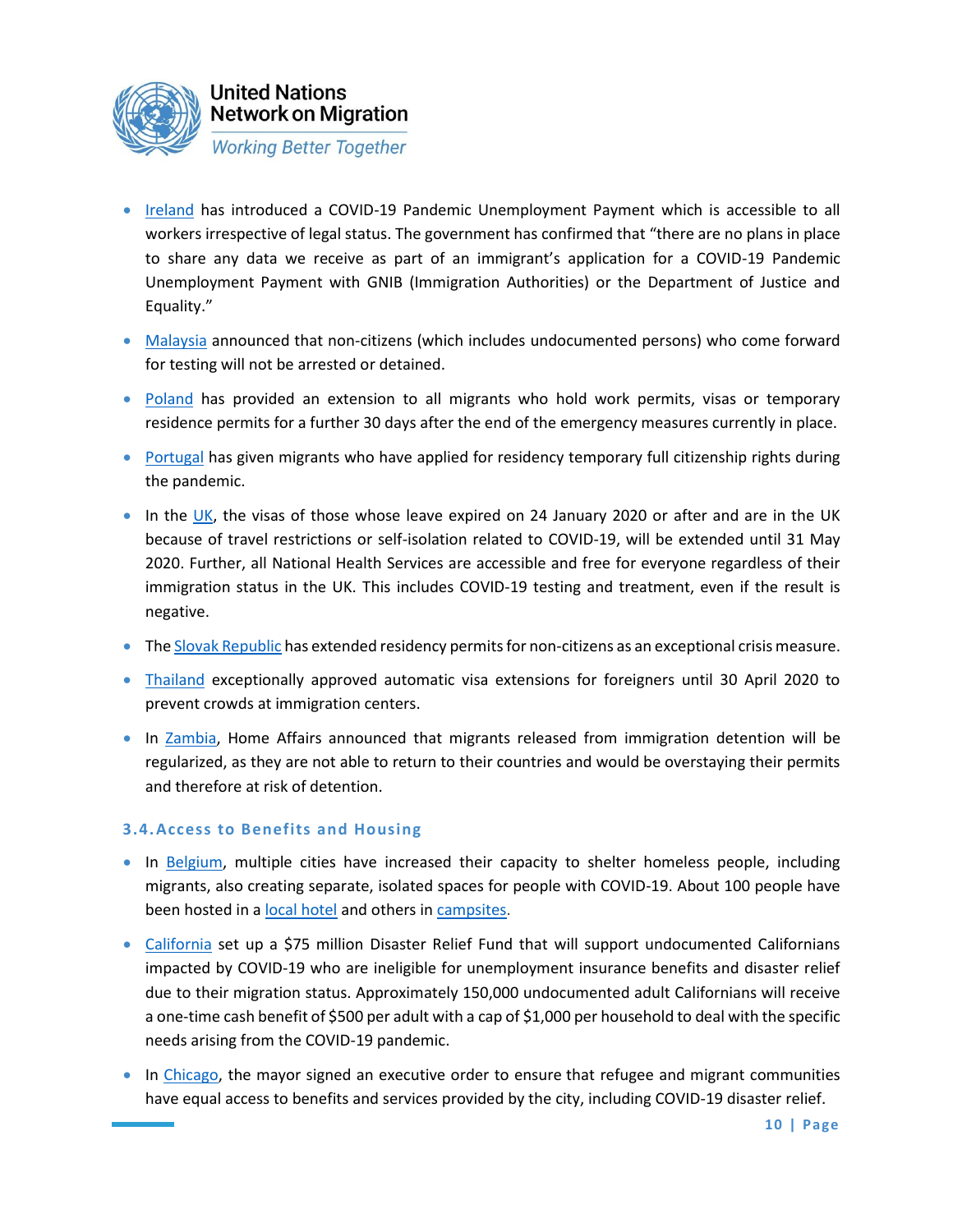

• In the [UK,](https://www.gov.uk/government/publications/covid-19-free-school-meals-guidance/covid-19-free-school-meals-guidance-for-schools) following a legal challenge, the Secretary of State agreed to extend free school meal entitlements temporarily to all children, provided their families meet the usual income threshold for free school meals. The COVID-19 scheme enables eligible children to have school meals delivered and collected from school or access to £15 weekly vouchers per eligible child.

### **3.5.Civil Society Support**

• The [European Youth Foundation \(EYF\)](https://www.coe.int/en/web/portal/-/-mitigating-the-effects-of-the-covid-19-crisis-council-of-europe-to-provide-funding-to-youth-organisations) has issued a call for youth organizations to apply for funding for activities which respond to needs at local or national level arising from the COVID-19 crisis. Priority will be given to activities that demonstrate solidarity and support to people affected by the crisis, such as support to particularly vulnerable groups of people, including the homeless, and to health and social services. This may be an opportunity for youth organizations to help address the particular challenges faced by migrants in the context of COVID-19, including to support the implementation of alternatives to immigration detention.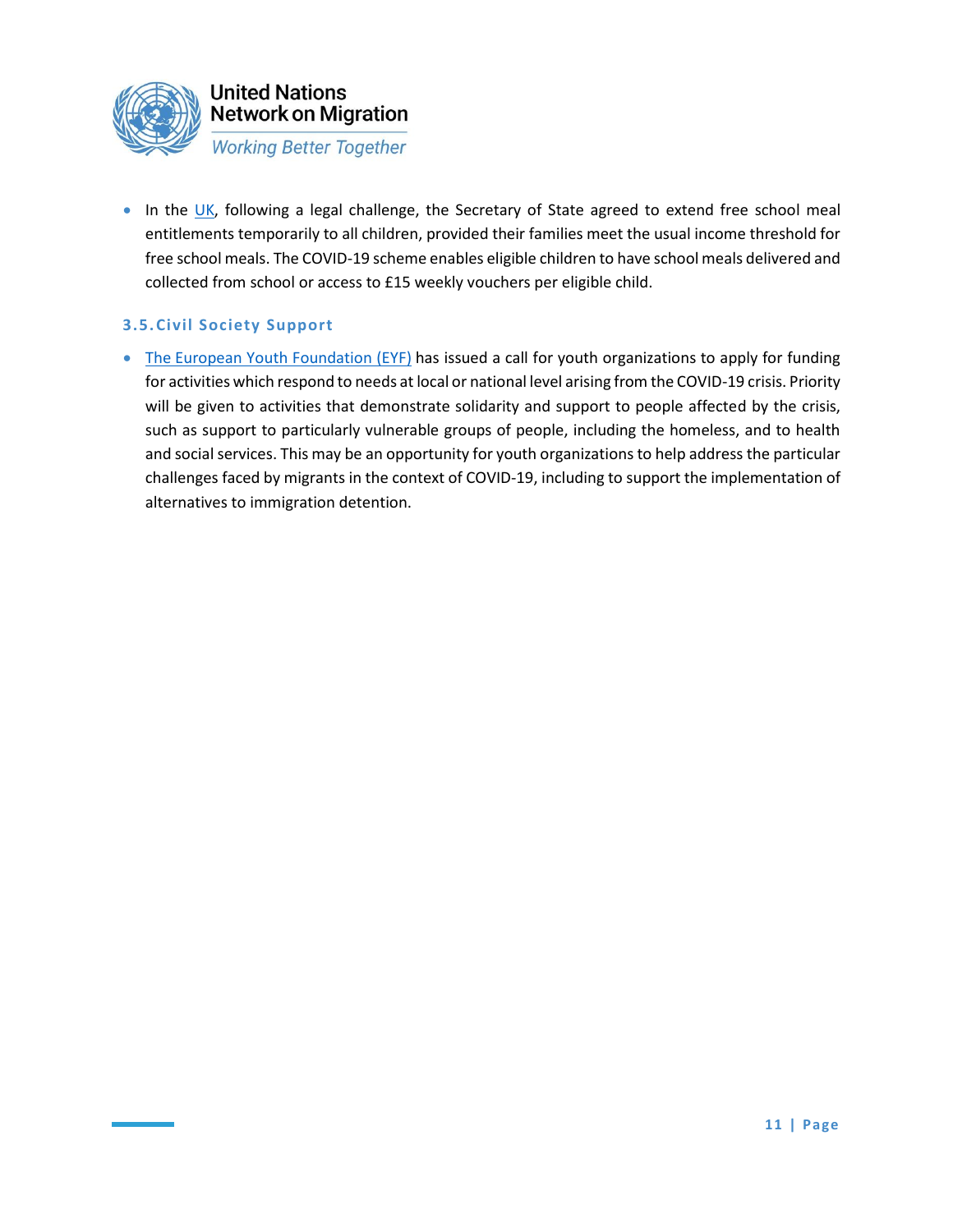

# **4. RESOURCES**

The below list includes COVID-19-specific guidance and policy documents, as well as tools and practical resources on alternatives to immigration detention that may prove useful in the current context. It will also be regularly updated.

### **4.1.Guidance and Policy Documents**

- Joint [statement issued by the UN Network on Migration on COVID-19](https://www.ohchr.org/EN/NewsEvents/Pages/DisplayNews.aspx?NewsID=25730&LangID=E)
- Joint [global statement issued by OHCHR, UNHCR, IOM and WHO](https://www.unhcr.org/news/press/2020/3/5e836f164/rights-health-refugees-migrants-stateless-must-protected-covid-19-response.html) on the effects of the COVID-19 crisis on refugees, migrants and stateless persons, calling for the release of refugees and migrants in detention
- Joint press release by the Special Rapporteur on the Human Rights of Migrants and the Special [Rapporteur on Trafficking](https://www.ohchr.org/EN/NewsEvents/Pages/DisplayNews.aspx?NewsID=25774&LangID=E) in Persons
- [Advice of the Subcommittee on Prevention of Torture](https://www.ohchr.org/Documents/HRBodies/OPCAT/AdviceStatePartiesCoronavirusPandemic2020.pdf) to States Parties and National Preventive Mechanisms relating to the Coronavirus Pandemic
- Inter-Agency Standing Committee (IASC) [Interim Guidance on COVID-19: Focus on persons deprived](https://interagencystandingcommittee.org/system/files/2020-03/IASC%20Interim%20Guidance%20on%20COVID-19%20-%20Focus%20on%20Persons%20Deprived%20of%20Their%20Liberty.pdf)  [of their liberty](https://interagencystandingcommittee.org/system/files/2020-03/IASC%20Interim%20Guidance%20on%20COVID-19%20-%20Focus%20on%20Persons%20Deprived%20of%20Their%20Liberty.pdf)
- [Council of Europe Commissioner for Human Rights Statement](https://www.coe.int/en/web/commissioner/-/commissioner-calls-for-release-of-immigration-detainees-while-covid-19-crisis-continues) calling for the release of migrants in detention
- UNICEF and the Alliance for Child Protection in Humanitarian Action Inter-Agency Technical Note on [COVID-19 and Children deprived of their Liberty](https://alliancecpha.org/en/child-protection-online-library/technical-note-covid-19-and-children-deprived-their-liberty)
- [OHCHR Guidance on COVID-19 and the Human Rights of Migrants](https://www.ohchr.org/Documents/Issues/Migration/OHCHRGuidanceCOVID-19_Migrants.pdf)
- OHCHR [Recommended Principles and Guidelines on Human Rights at International Borders](https://www.ohchr.org/Documents/Issues/Migration/OHCHR_Recommended_Principles_Guidelines.pdf) (see guideline 8, Avoiding Detention)
- Global Migration Group, [Principles and Guidelines on the Human Rights Protection of Migrants in](https://www.ohchr.org/Documents/Issues/Migration/PrinciplesAndGuidelines.pdf)  [Vulnerable Situations](https://www.ohchr.org/Documents/Issues/Migration/PrinciplesAndGuidelines.pdf) (see principle 8, Ending Immigration Detention)
- WHO interim guidance on [Preparedness, prevention and control of COVID-19 in prisons and other](http://www.euro.who.int/__data/assets/pdf_file/0019/434026/Preparedness-prevention-and-control-of-COVID-19-in-prisons.pdf?ua=1)  [places of detention](http://www.euro.who.int/__data/assets/pdf_file/0019/434026/Preparedness-prevention-and-control-of-COVID-19-in-prisons.pdf?ua=1)
- [IOM, COVID-19 Analytical Snapshot #9: Immigration detention,](https://www.iom.int/sites/default/files/our_work/ICP/MPR/covid-19_analytical_snapshot_9_-_immigration_detention.pdf) April 2020

### **4.2. Tools and Practical Resources**

- [Guidelines for virtual monitoring of children, their families and residential care facilities during the](https://alliancecpha.org/en/child-protection-online-library/guidelines-virtual-monitoring-children-their-families-and)  [COVID-19 pandemic, Changing the Way We Care.](https://alliancecpha.org/en/child-protection-online-library/guidelines-virtual-monitoring-children-their-families-and)
- [COVID-19 Technical Note on Children and Alternative Care](https://bettercarenetwork.org/sites/default/files/2020-04/COVID-19AlternativeCareTechnicalNote.pdf) by the Better Care Network, ACPHA and UNICEF.
- The Global Detention Project maintains [a COVID-19 Global Immigration Detention Platform,](https://www.globaldetentionproject.org/covid-19-immigration-detention-platform) featuring updated information about how different countries are responding to the COVID-19 pandemic in relation to immigration detention.